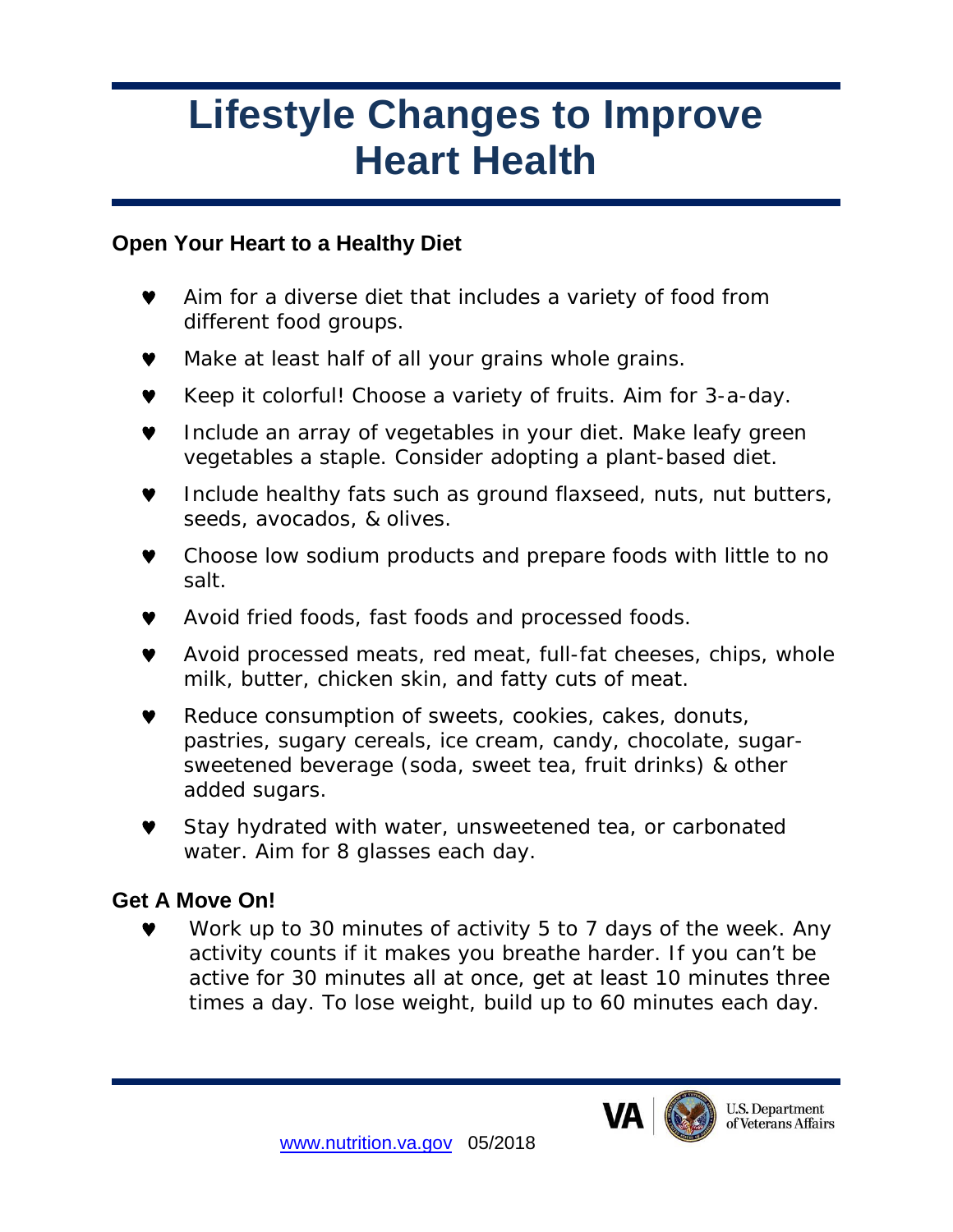- ♥ Do things you enjoy to become more active. You can go for a brisk walk, ride a bike, dance, or swim!
- Make it part of your daily routine! Take the stairs, park at the far end of the parking lot, do yard work, carry your golf clubs, or walk the golf course.
- ♥ Make your steps count! Aim for 10,000 steps or about 5 miles a day. Use a pedometer, smartphone or activity tracker to help you count them off.
- ♥ Exercise raises HDL (good) cholesterol, improves blood sugar and blood pressure, and aids in weight management.

#### **Watch Your Weight**

- ♥ Being overweight increases your risk of heart disease.
- ♥ Follow an eating schedule. Plan your meals and snacks in advance and stick to it. Eat slowly, taking at least 20 minutes to eat a meal and 10 minutes for a snack. Leave the table when you are through eating. Put away leftovers right away.
- ♥ Keep problem foods out of the house. Never shop for food on an empty stomach. Make a grocery list and stick to it. Avoid areas of the store that have foods that are not on your list. Do not take others with you if they get you to buy foods not on your list!
- ♥ Do not give up if you stray from a healthy eating plan. Get back on track at the next meal!

#### **Do Not Smoke**

Cigarette smoking thickens and narrows artery walls and decreases your HDL (good) cholesterol. It increases your risk of a heart attack or stroke.

#### **Avoid Alcohol**

If you drink alcohol, do so in moderation. This means one to two drinks a day for men and one drink a day for women. A